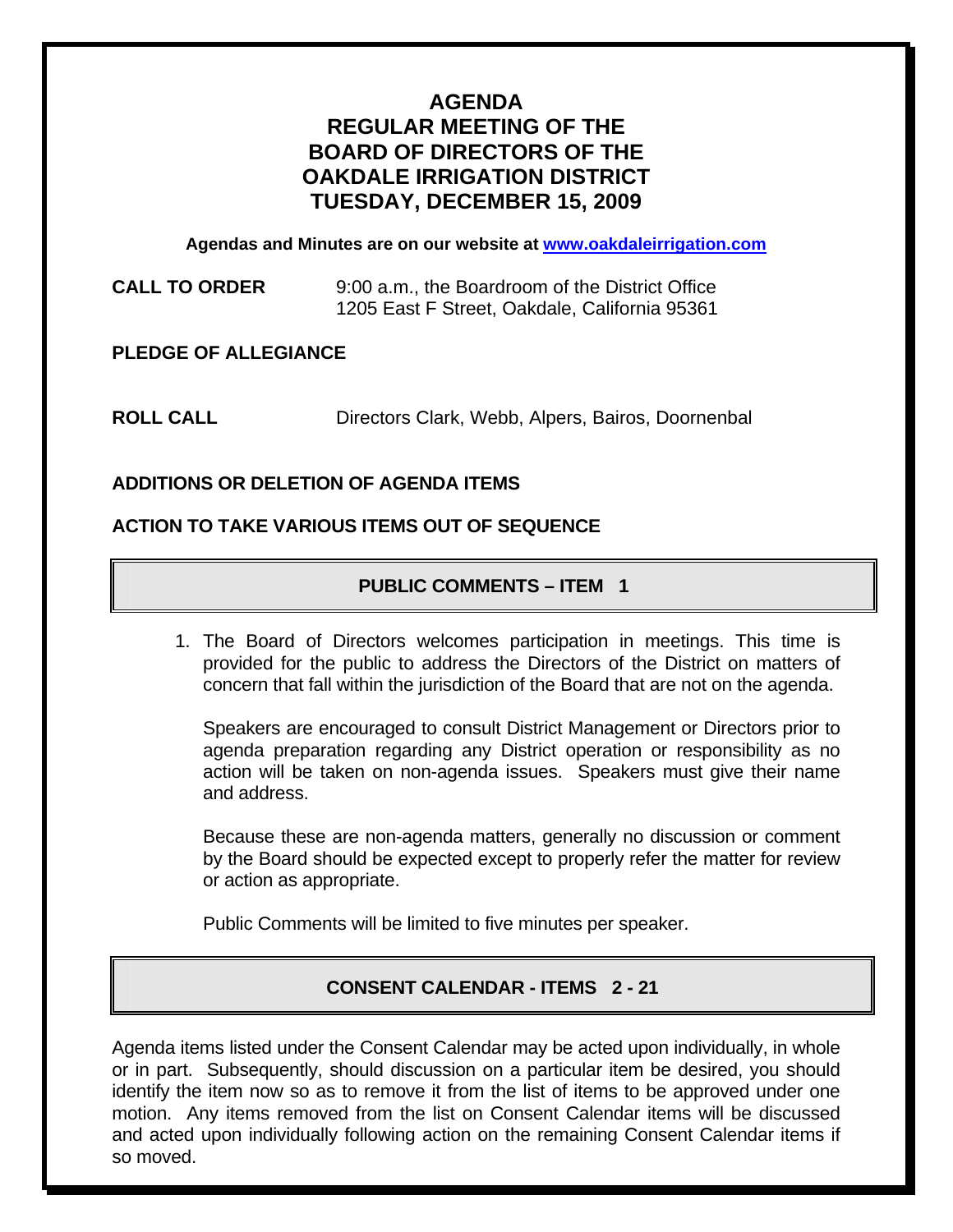- 2. Approve the Board of Directors' **Minutes of the Regular Meeting of November 17, 2009 and Resolution No. 2009-62**
- 3. Approve **Oakdale Irrigation District Statement of Obligations**
- 4. Approve **Improvement District Statement of Obligations**
- 5. Approve **Assignment of Capital Work Order Numbers**
- 6. Approve **Resolution Declaring November 4, 2009 Consolidated District's Election Results and Appointments in Lieu of Election**
- 7. Approve **Renewal of 125K Cafeteria Plan**
- 8. Approve **Renewal of Memberships and/or Contributions to Various Organizations for 2010 (California Special Districts Association and Water Education Foundation)**
- 9. This Agenda item pulled
- 10. Approve **General Services Agreements for Various Vendors and Contractors (Action Plumbing & Rooter and R&S Erection, Tri-County, Inc.)**
- 11. Approve **Professional Services Agreements for Various Vendors and Contractors (Strange Aquatic Resources and RRM Design Group)**
- 12. Approve **Work Release No. 001 to General Services Agreement 2009- GSA-061 with Johnson Western Gunite Company for the Clavey Drop Rehabilitation Project**
- 13. Approve **Change Order No. 001 to Contract Agreement with TCB for Cashman Dam Rehabilitation Project**
- 14. This Agenda item pulled
- 15. Approve **Work Release No. 003 to General Services Agreement 2009- GSA-029 with Grover Landscaping Services, Inc., for North Side Reservoir Project**
- 16. Approve **Resolution of Application Joslin Annexation (APN: 002-052- 022 – Joslin)**
- 17. Approve **Resolution of Application V. A. Rodden, Inc. Annexation (APNS: 015-003-004, 015-081-001/002/044/045/046 – V. A. Rodden, Inc.)**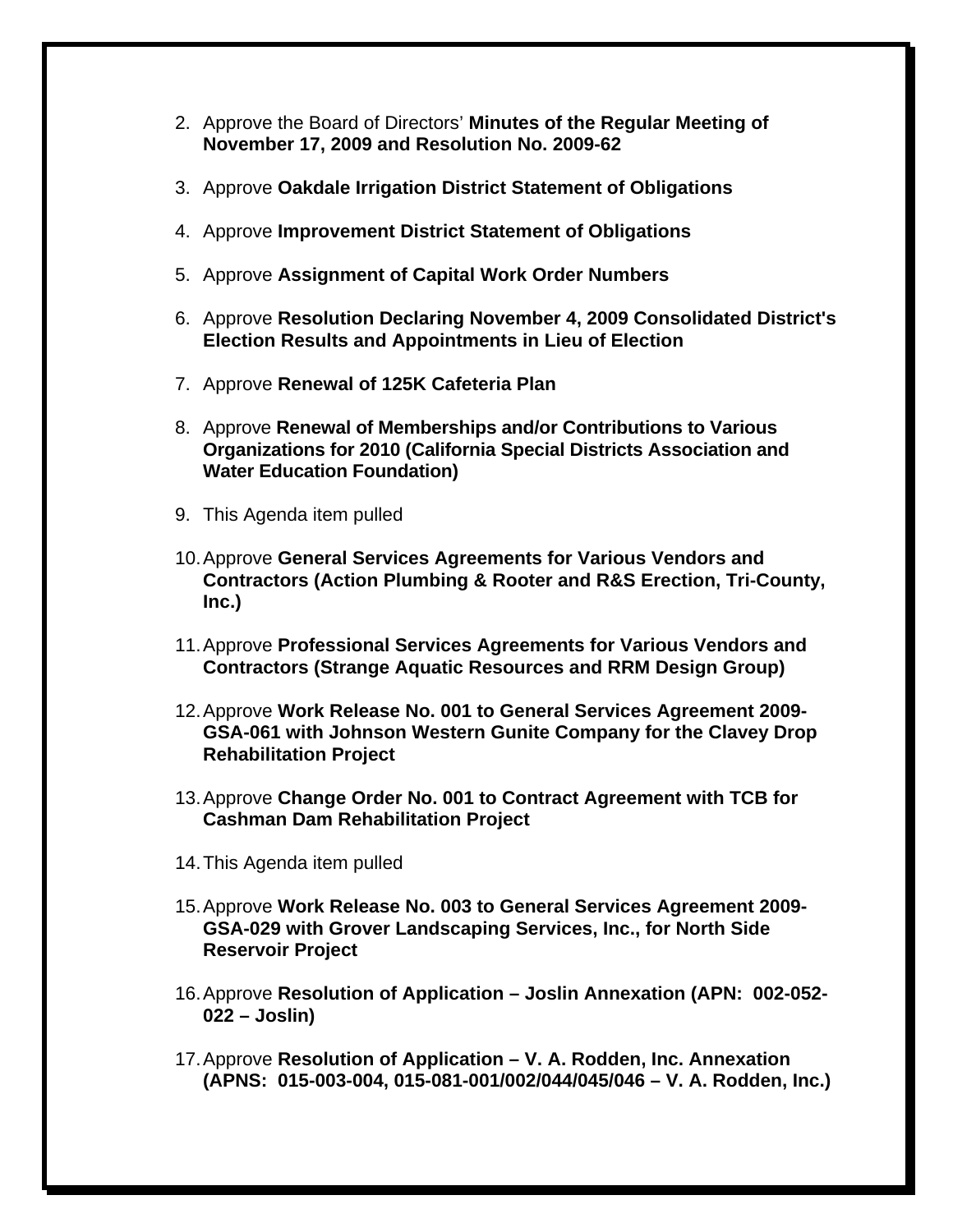- 18. Approve **Encroachment Agreement on the Crane Pipeline (APNS: 063- 028-011/035 – Brichetto)**
- 19. Approve **Encroachment on the Brichetto Lateral and Faxon Pipeline (APN: 064-031-029 – Brichetto)**
- 20. Approve **Encroachment Agreement on the Young Lateral (APN: 002- 012-063 – Brichetto)**
- 21. Approve **Encroachment Agreement on the Van Norman Pipeline (APN: 062-002-004 – Tedson)**

**ACTION CALENDAR – ITEMS 21 - 33** 

- 22. Review and take possible action on the **Nomination and Election of a President of the Board**
- 23. Review and take possible action on the **Nomination and Election of a Vice President of the Board**
- 24. Review and take possible action on the **Appointment of Secretary and Treasurer to the Board**
- 25. Review and take possible action **Adopting Resolution of the Election and Appointment of New Officers to the Board**
- 26. Review and take possible action on **Appointment of Board Committees for 2010 / 2011.**
- 27. Review and take possible action to **Adopt a Resolution for Designation of Bank Account Signatories**
- 28. Review and take possible action to **Adopt the 2010 Budget**
- 29. Review and take possible action to **Approve a Resolution Adopting the 2010 Oakdale Irrigation District's Investment Policy**
- 30. Review and take possible action on **Request to Waive the Domestic Water Customer Deposit on Delinquent Payments (McGhee)**
- 31. Review and take possible action on a **Request to Waive Attorney Fees Associated with the Conde Annexation (APN: 062-063-039 – Conde Farms)**
- 32. Review and take possible action on **Award of Bid(s) for the 2010 Furnishing and Delivery of Gasoline and Diesel Fuel**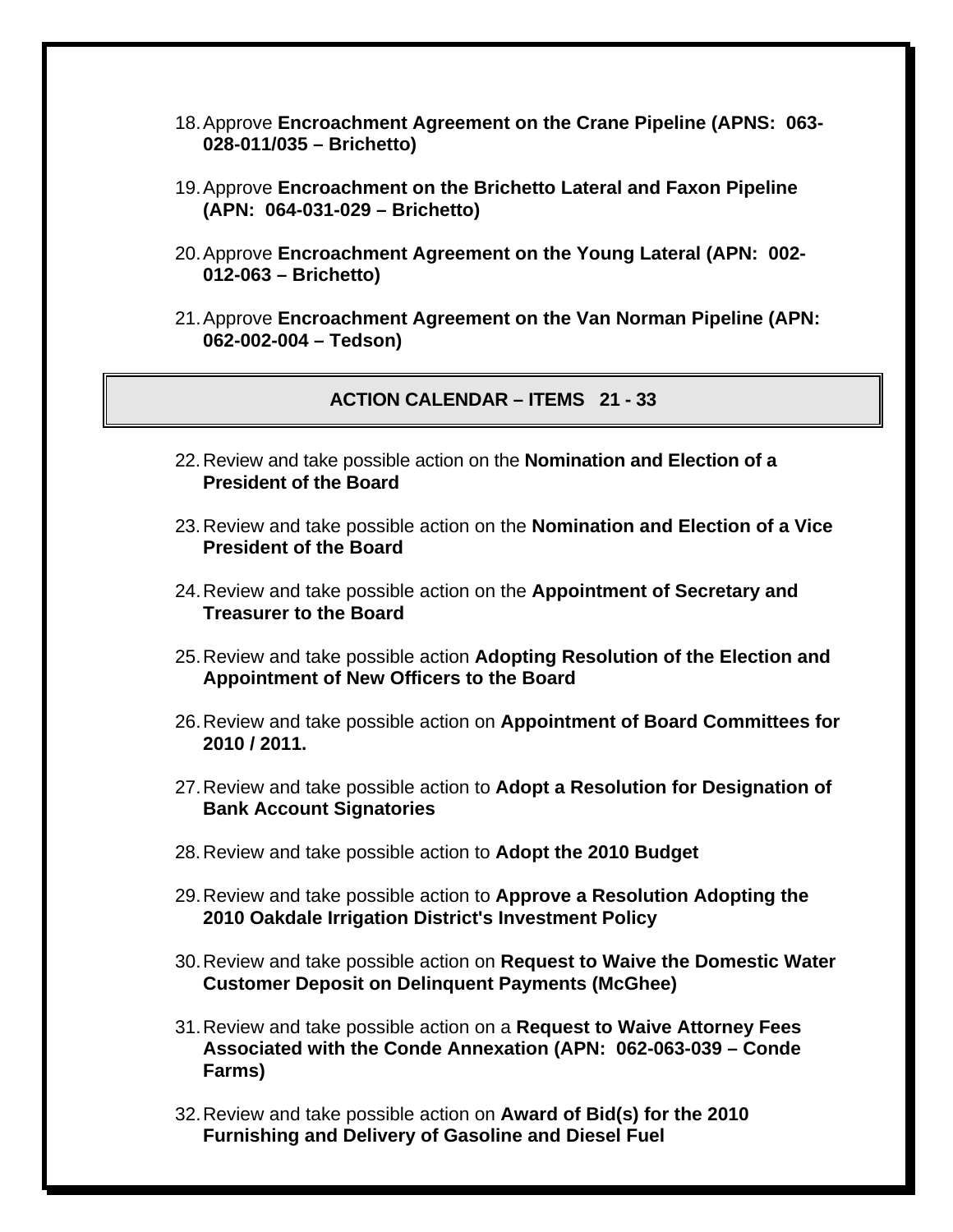33. Review and take possible action on **Re-Issuance of the "Will Serve Letter" for the Proposed Oseguera Lot Split**

### **DISCUSSION – ITEM 34 - 35**

- 34. Discussion/Presentation by Tim Ogden from Riverbank Redevelopment Agency & Local Redevelopment Authority Concerning the RPA.
- 35. Discussion/Report by the Directors of the Oakdale Irrigation District regarding their attendance at the 2009 ACWA Conference in San Diego

#### **COMMUNICATIONS – ITEM 36**

- 36.**Oral Reports and Comments**
	- A. **General Manager's Report on Status of OID Activities**
	- B. **Committee Reports**
	- C. **Directors' Comments/Suggestions**

#### **CLOSED SESSION - ITEM 37**

37. Closed Session to discuss the following:

- **A.** *Government Code §***54956.8** Conference with Real Property Negotiator **Negotiating Parties:** OID and Atherton Trust **Property:** Land<br> **Under Negotiations:** Price Price and Terms of Payment
- **B.** *Government Code §***54956.8** Conference with Real Property Negotiator **Negotiating Parties:** OID, SSJID, Stockton East Water District, and Westside Interests<br>Water **Property:<br>Agency Negotiators:** General Manager and Counsel<br>Price and Terms **Under Negotiations:**

#### **OTHER ACTION – ITEM 38**

38. Adjournment:

A. The next Regular Board Meeting of the **Oakdale Irrigation District Board of Directors** is scheduled for **Tuesday, January 5, 2010 at 9:00 a.m.** in the board room at 1205 East F Street, Oakdale, CA.